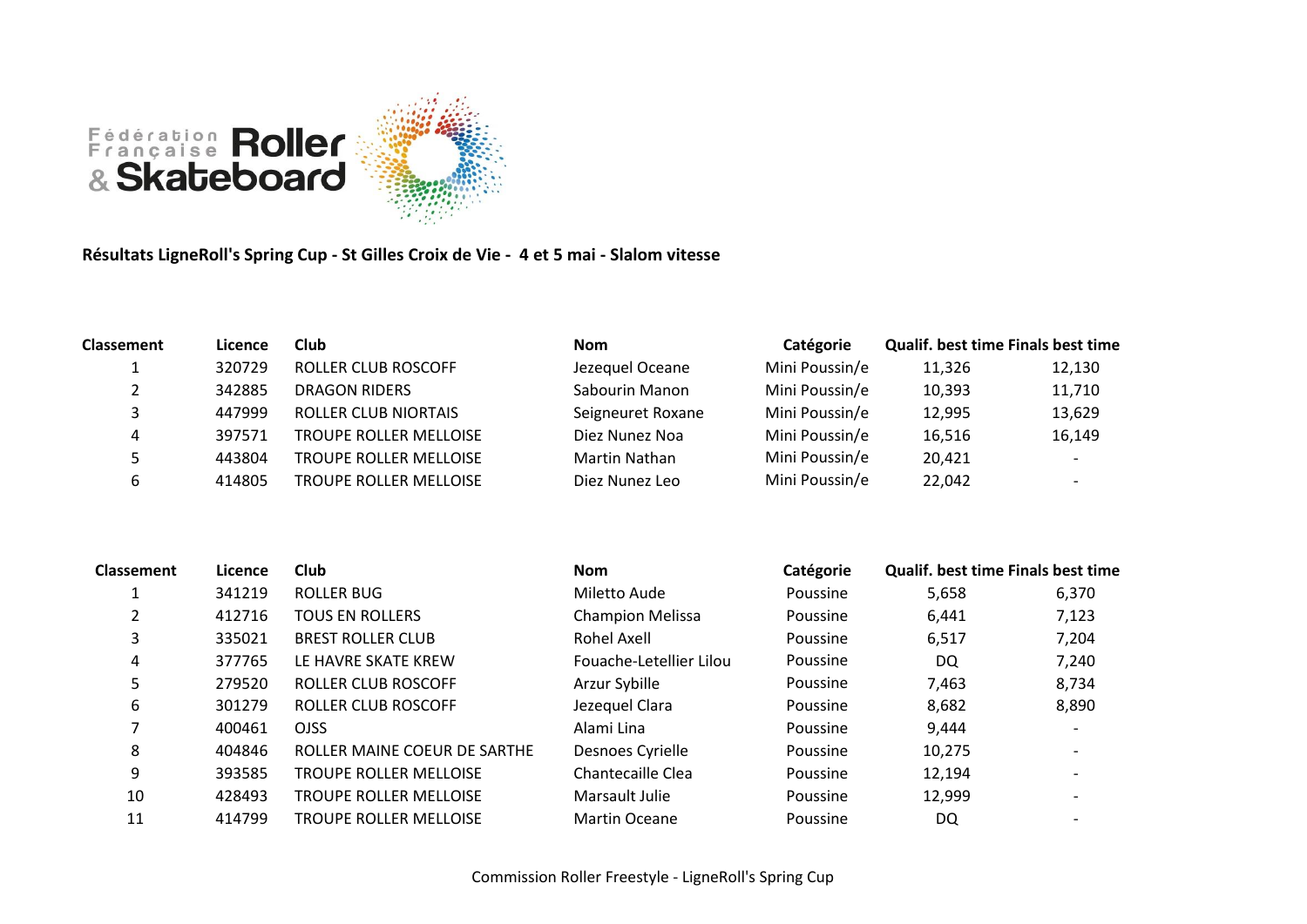| <b>Classement</b> | Licence | <b>Club</b>                   | <b>Nom</b>          | Catégorie      | <b>Qualif. best time Finals best time</b> |       |
|-------------------|---------|-------------------------------|---------------------|----------------|-------------------------------------------|-------|
|                   | 343160  | <b>TOUS EN ROLLERS</b>        | Jugieau Bastien     | Poussin        | 5.747                                     | 6,672 |
| ∍                 | 281913  | ROLLER CLUB ROSCOFF           | Creff Manao         | Poussin        | 7,276                                     | 7,659 |
| 3                 | 319539  | <b>BREST ROLLER CLUB</b>      | Roudaut Titouan     | Poussin        | 6.794                                     | 7,441 |
| 4                 | 387878  | <b>TOUS EN ROLLERS</b>        | Viaud Antonin       | Poussin        | 8.105                                     | 8,460 |
| 5                 | 343154  | <b>TOUS EN ROLLERS</b>        | Bordet-Vicente Enzo | <b>Poussin</b> | 8,775                                     |       |
| 6                 | 393064  | <b>TROUPE ROLLER MELLOISE</b> | Patureau Mathis     | Poussin        | 11,558                                    |       |
|                   | 447495  | <b>TROUPE ROLLER MELLOISE</b> | Thoreux Kellian     | Poussin        | 11,764                                    |       |
| 8                 | 376892  | <b>TROUPE ROLLER MELLOISE</b> | Aime Nino           | <b>Poussin</b> | 12,095                                    |       |
| 9                 | 393071  | <b>TROUPE ROLLER MELLOISE</b> | Patureau Noe        | Poussin        | 17,106                                    |       |

| <b>Classement</b> | Licence | Club                          | <b>Nom</b>              | Catégorie | <b>Qualif. best time Finals best time</b> |       |
|-------------------|---------|-------------------------------|-------------------------|-----------|-------------------------------------------|-------|
|                   | 322545  | <b>BREST ROLLER CLUB</b>      | Le Gac Margaux          | Benjamine | 5,837                                     | 6,744 |
| າ                 | 307122  | ROLLER CLUB TOULOUSAIN        | Simon Anaelle           | Benjamine | 7,087                                     | 6,850 |
| 3                 | 392828  | <b>TOUS EN ROLLERS</b>        | Petitgas Lou-Anne       | Benjamine | 7,090                                     | 7,200 |
| 4                 | 377765  | LE HAVRE SKATE KREW           | Fouache-Letellier Lilou | Benjamine | 6,507                                     | 6,932 |
| 5                 | 329591  | <b>TOUS EN ROLLERS</b>        | Roux Angelina           | Benjamine | 7,280                                     | 8,131 |
| 6                 | 280659  | ROLLER CLUB ROSCOFF           | Le Duc Laure            | Benjamine | 7.764                                     | 7,593 |
|                   | 334399  | <b>OJSS</b>                   | Corroyer Melina         | Benjamine | 7,833                                     | 7,420 |
| 8                 | 329277  | <b>TROUPE ROLLER MELLOISE</b> | <b>Assailly Eryne</b>   | Benjamine | 8,414                                     |       |
| 9                 | 390815  | <b>TROUPE ROLLER MELLOISE</b> | Rouleau Emmy            | Benjamine | 8,785                                     |       |
| 10                | 376889  | <b>TROUPE ROLLER MELLOISE</b> | Aime Lola               | Benjamine | 10,768                                    |       |
| 11                | 429683  | ROLLER MAINE COEUR DE SARTHE  | <b>Portier Camille</b>  | Benjamine | DQ                                        |       |

| Classement | Licence | Club              | Nom          | <b>Catégorie</b> | <b>Qualif. best time Finals best time</b> |       |
|------------|---------|-------------------|--------------|------------------|-------------------------------------------|-------|
|            | 315065  | BREST ROLLER CLUB | Roudaut Mael | <b>Benjamin</b>  | 5.867                                     | 6,080 |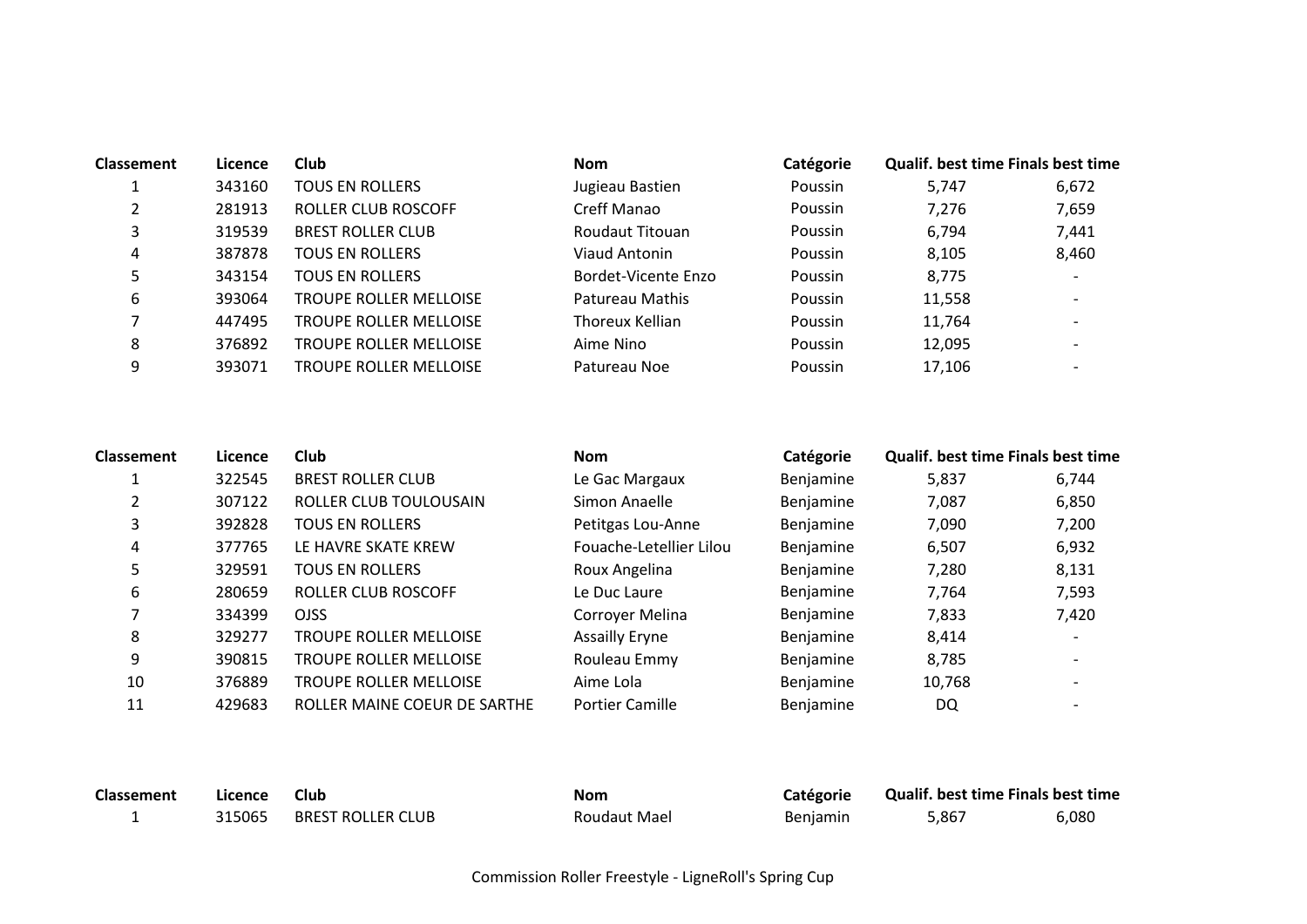| $\overline{2}$ | 381329 | <b>SAM ROLLER SPORTS</b>           | Calabrese Gabriele     | Benjamin | 5,995 | 6,287 |
|----------------|--------|------------------------------------|------------------------|----------|-------|-------|
| 3              | 320829 | ROLLER BUG                         | Coupeaud Julien        | Benjamin | 5,974 | 5,957 |
| 4              | 234024 | ROLLER CLUB ROSCOFF                | <b>Grall Maxence</b>   | Benjamin | 5,138 | 5,939 |
| 5.             | 379662 | ROLLER BUG                         | Gouineaud Loury Arthur | Benjamin | 6,121 | 6,597 |
| 6              | 304972 | ROLLING SK8 CLUB BIEVILLE BEUVILLE | <b>Bataille Timeo</b>  | Benjamin | 6,215 | 6,410 |
|                | 390595 | ROLLER BUG                         | Turmo Robin            | Benjamin | 6,373 | 7,294 |
| 8              | 379736 | LE HAVRE SKATE KREW                | Wanstok Oren           | Benjamin | 6,462 | 6,924 |
| 9              | 357833 | <b>TOUS EN ROLLERS</b>             | Auger Theo             | Benjamin | 6,767 |       |
| 10             | 445626 | LES SAUTERELLES                    | Poort Nocquet Noé      | Benjamin | 6,913 |       |
| 11             | 369354 | <b>ROLLER BUG</b>                  | Doussin Matheo         | Benjamin | 7,139 |       |
| 12             | 365290 | TROUPE ROLLER MELLOISE             | Jacq Sonam             | Benjamin | 7,433 |       |
| 13             | 399780 | <b>TROUPE ROLLER MELLOISE</b>      | Thomazeau Lucas        | Benjamin | 7,453 |       |
| 14             | 393903 | ROLLER CLUB ROSCOFF                | Mocaer Swann           | Benjamin | 7,582 |       |
| 15             | 307757 | <b>DRAGON RIDERS</b>               | Sabourin Maxime        | Benjamin | 7,868 |       |
| 16             | 392874 | <b>TOUS EN ROLLERS</b>             | Chaigne Paul           | Benjamin | DQ    |       |

| <b>Classement</b> | Licence | Club                           | Nom                        | Catégorie | Qualif. best time Finals best time |       |
|-------------------|---------|--------------------------------|----------------------------|-----------|------------------------------------|-------|
|                   | 341221  | ROLLER BUG                     | Darrigrand Lea             | Minime F  | 5,705                              | 6,055 |
| 2                 | 310776  | <b>LES SAUTERELLES</b>         | Bescond Lou                | Minime F  | 5,638                              | 6,226 |
| 3                 | 299040  | <b>PATIN CLUB PLABENNECOIS</b> | Ropars Annaig              | Minime F  | 5,475                              | 6,302 |
| 4                 | 311564  | SPORT URBAIN NAZAIRIEN RIDE    | Langevin Isaline           | Minime F  | 5,554                              | 6,347 |
| 5                 | 241368  | <b>PATIN CLUB PLABENNECOIS</b> | Rivoalen Klervi            | Minime F  | 5,953                              | 6,579 |
| 6                 | 378873  | ROLLER CLUB DE PORNICHET       | Bernela Julie              | Minime F  | 6,124                              | 6,800 |
|                   | 266498  | ROLLER CLUB ROSCOFF            | Arzur Chimene              | Minime F  | 6,421                              | 6,949 |
| 8                 | 352418  | LE HAVRE SKATE KREW            | Hauchecorne Coline         | Minime F  | 6,491                              | 7,138 |
| 9                 | 347677  | ROLLER CLUB ROSCOFF            | Quillevere Celia           | Minime F  | 6,734                              |       |
| 10                | 281764  | ROLLER MAINE COEUR DE SARTHE   | Jeandel Maeve              | Minime F  | 7,009                              |       |
| 11                | 351263  | <b>TOUS EN ROLLERS</b>         | Dupe Laure                 | Minime F  | 7,082                              |       |
| 12                | 242733  | <b>PATIN CLUB PLABENNECOIS</b> | Appriou Floriane           | Minime F  | 7,232                              |       |
| 13                | 333058  | <b>TOUS EN ROLLERS</b>         | <b>Bordet-Vicente Mary</b> | Minime F  | 8,134                              |       |
| 14                | 410309  | <b>TOUS EN ROLLERS</b>         | Zilli Anais                | Minime F  | DQ                                 |       |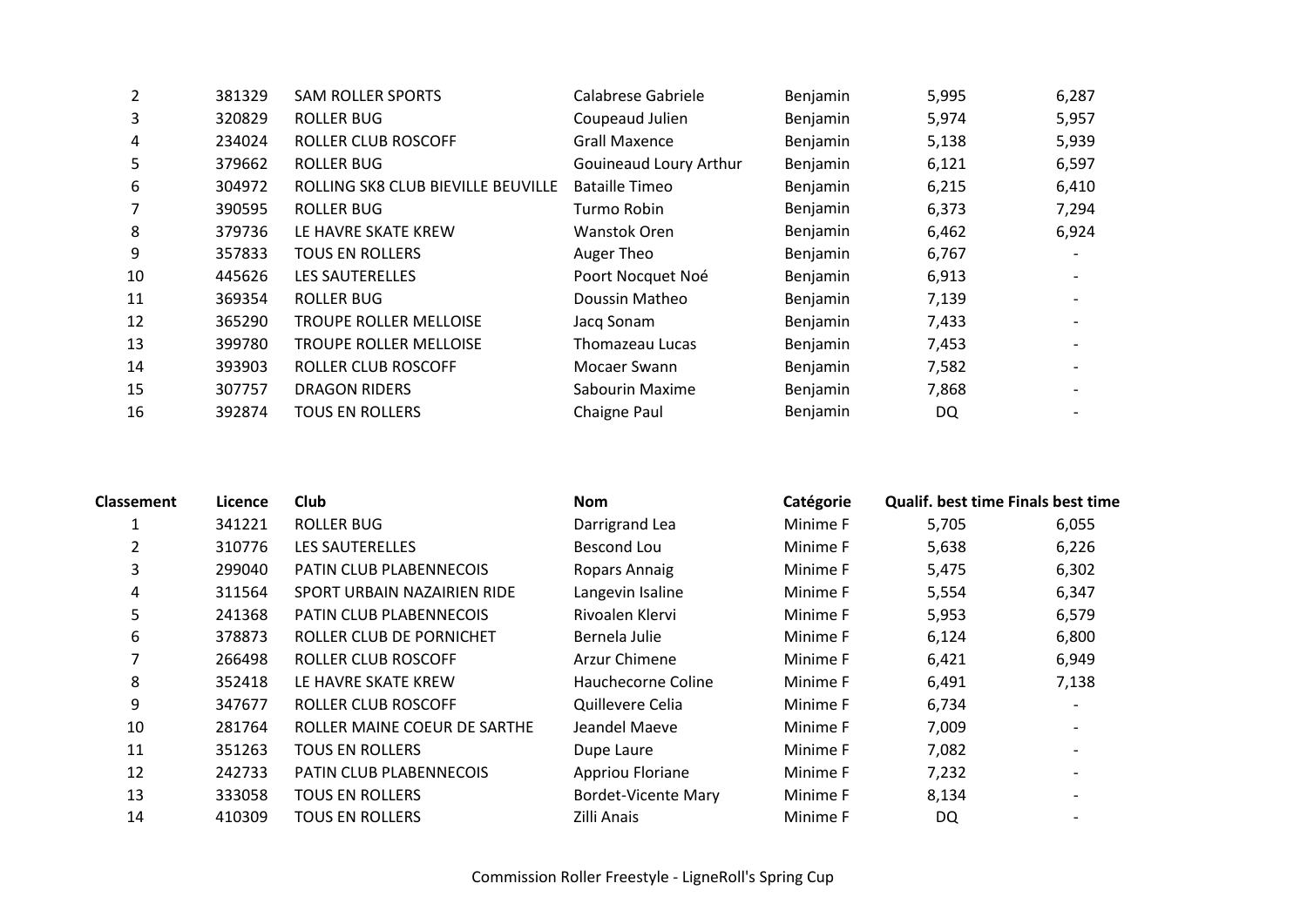14 334423 LE HAVRE SKATE KREW Mazouz Kalyssa Minime F DQ

**Classement Licence Club Nom Catégorie Qualif. best time Finals best time** 1 1 218538 ROLLER BUG 1990 Metayer Antoine Minime H 4,924 5,491 2 304756 SKATE MACHIN ARSACAISE Dayries Liam Minime H 4,866 5,610 3 329592 TOUS EN ROLLERS Jugieau Thibault Minime H 4,635 5,477 4 300924 SKATE MACHIN ARSACAISE Morboeuf Mathys Minime H 4,924 5,739 5 330224 ROLLER BUG Coupeaud Maxime Minime H 5,164 6,100 6 218154 ROLLER BUG Laleve Damien Minime H 5,230 5,970 7 354816 LE HAVRE SKATE KREW Renault Louis Minime H 5,513 6,491 8 388253 LES SAUTERELLES Fernandes Kylian Minime H 5,785 -9 296365 ROLLER BUG Laprade Nicolas Minime H 5,993 -10 289172 ROLLER MAINE COEUR DE SARTHE Haon Maxime Minime H 6,845 - 11 304366 TOUS EN ROLLERS Rabillard Joris Minime H 7,169 - 12 279615 PATIN CLUB PLABENNECOIS Nisse Lydian Minime H 7.467

| <b>Classement</b> | Licence | Club                       | <b>Nom</b>                | Catégorie | <b>Qualif. best time Finals best time</b> |       |
|-------------------|---------|----------------------------|---------------------------|-----------|-------------------------------------------|-------|
|                   | 299891  | <b>BREST ROLLER CLUB</b>   | Hernandez Laurine         | CJS F     | 5,206                                     | 5,940 |
| 2                 | 98612   | <b>LES SAUTERELLES</b>     | Autin Bettina             | CJS F     | 5,466                                     | 6,084 |
| 3                 | 269764  | SKATE MACHIN ARSACAISE     | Castanheira Aude          | CJS F     | 5,339                                     | 5,940 |
| 4                 | 209584  | <b>ROLLER CLUB ROSCOFF</b> | Cardinal Julia            | CJS F     | 4,996                                     | 5,734 |
| כ                 | 271872  | SKATE MACHIN ARSACAISE     | Lopes Christina           | CJS F     | 5,443                                     | 6,096 |
| 6                 | 361501  | ROLLER BUG                 | Labat Celya               | CJS F     | 5,480                                     | 6,007 |
|                   | 275772  | ROLLER BUG                 | <b>Ruet Camille</b>       | CJS F     | 5,520                                     | 6,288 |
| 8                 | 280662  | <b>ROLLER CLUB ROSCOFF</b> | Gourvenec Naomi           | CJS F     | 5,819                                     | 6,478 |
| 9                 | 302836  | ROLLER CLUB DE PORNICHET   | <b>Bellavoir Alexiane</b> | CJS F     | 5,877                                     |       |
| 10                | 307060  | <b>TOUS EN ROLLERS</b>     | Baty Elea                 | CJS F     | 5,973                                     |       |
| 11                | 285108  | <b>TOUS EN ROLLERS</b>     | Brousseau Sarah           | CJS F     | 6,105                                     |       |
| 12                | 352450  | LE HAVRE SKATE KREW        | <b>Trains Emilie</b>      | CJS F     | 6,105                                     |       |

Commission Roller Freestyle - LigneRoll's Spring Cup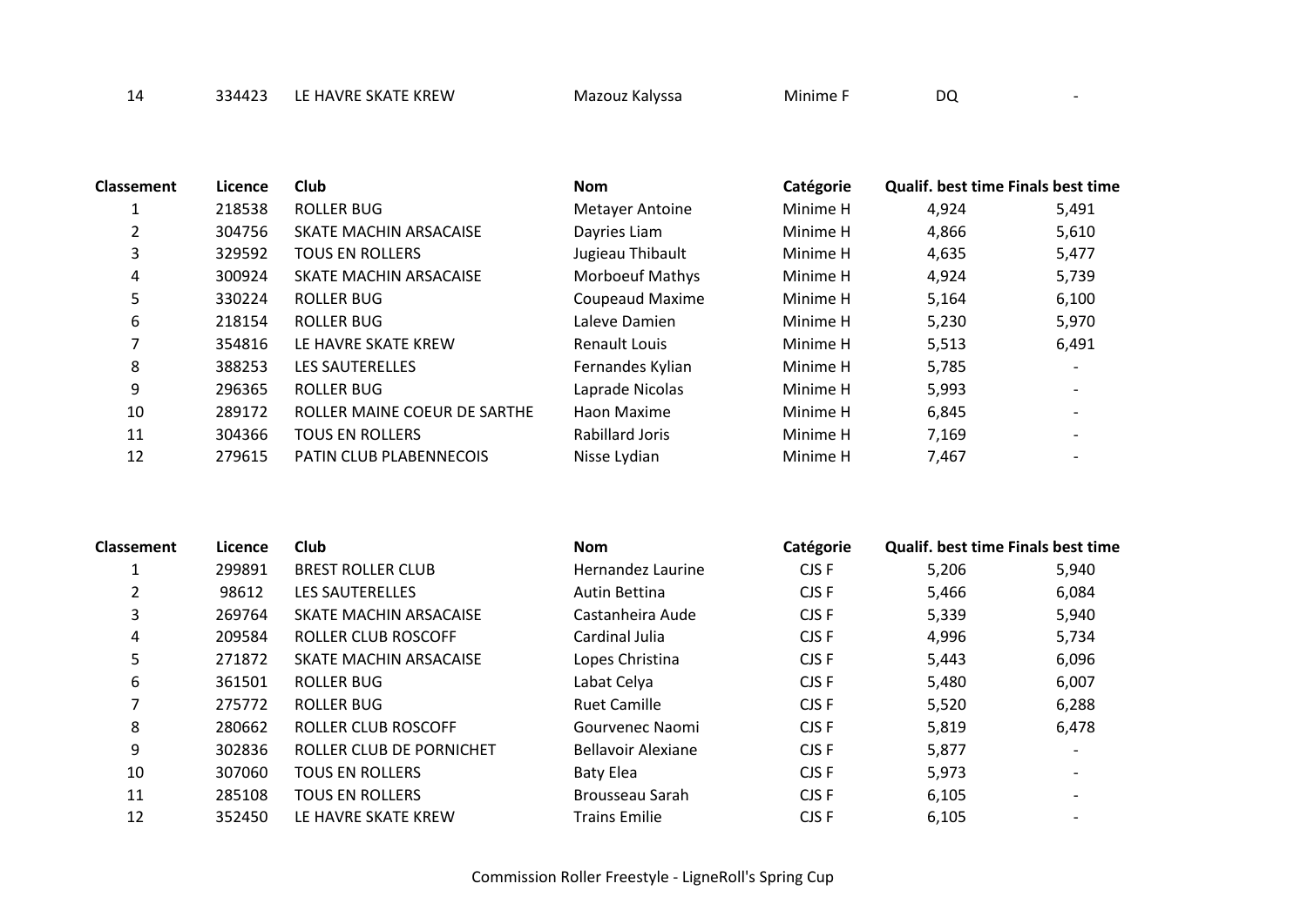| 13 | 285272 | TOUS EN ROLLERS               | Grossin Lisa       | CJS F | 6.697 |                          |
|----|--------|-------------------------------|--------------------|-------|-------|--------------------------|
| 14 | 210361 | ROLLER CLUB DE PORNICHET      | Rocher Mathilde    | CJS F | 6.953 |                          |
| 15 | 214346 | <b>TROUPE ROLLER MELLOISE</b> | Doucet Christelle  | CJS F | 7.922 | $\overline{\phantom{a}}$ |
| 16 | 328791 | ROLLER MAINE COEUR DE SARTHE  | Berthe Marie-Alice | CJS F | 9,773 | $\overline{\phantom{0}}$ |

| Licence | <b>Club</b>              | <b>Nom</b>             | Catégorie |       |                                           |
|---------|--------------------------|------------------------|-----------|-------|-------------------------------------------|
| 72794   | <b>ROLLER BUG</b>        | Fort Jimmy             | CJS H     | 4,182 | 4,855                                     |
| 284475  | SKATE MACHIN ARSACAISE   | Dayries Ethan          | CJS H     | 4,398 | 5,122                                     |
| 322523  | <b>BREST ROLLER CLUB</b> | Le Gac Gaetan          | CJS H     | 4,914 | 5,511                                     |
| 226246  | <b>LES SAUTERELLES</b>   | Prezeau Benoit         | CJS H     | 5,098 | 5,753                                     |
| 385607  | <b>ROLLER BUG</b>        | Leleu Eliott           | CJS H     | 4,864 | 6,257                                     |
| 354719  | <b>ROLLER BUG</b>        | Sarrade Maxime         | CJS H     | 5,022 | 5,703                                     |
| 185913  | ROLLER CLUB DE PORNICHET | Pouessel Romain        | CJS H     | 5,204 |                                           |
| 333451  | ROLLER SPORT REZE        | <b>Fulbert Matteo</b>  | CJS H     | 5,223 | 5,836                                     |
| 111658  | ROLLER CLUB ROSCOFF      | Penlann Hugo           | CJS H     | 5,446 |                                           |
| 178115  | TROUPE ROLLER MELLOISE   | Doucet Mael            | CJS H     | 5,491 |                                           |
| 379737  | LE HAVRE SKATE KREW      | Letellier Matys        | CJS H     | 5,688 | $\overline{\phantom{0}}$                  |
| 290205  | TOUS EN ROLLERS          | <b>Dubreuil Maxime</b> | CJS H     | 6,119 |                                           |
| 373742  | ROLLER CLUB DE PORNICHET | Tongazara Iborahimo    | CJS H     | 6,660 |                                           |
| 416004  | <b>ROOL</b>              | Seigneuret Tristan     | CJS H     | 8,094 |                                           |
| 423682  | ROUL MANS                | <b>Brocard Andrew</b>  | CJS H     | DQ    |                                           |
| 406546  | <b>LES GARGOUILLES</b>   | Grolleau Jean-Pierre   | CJS H     | DQ    |                                           |
|         |                          |                        |           |       | <b>Qualif. best time Finals best time</b> |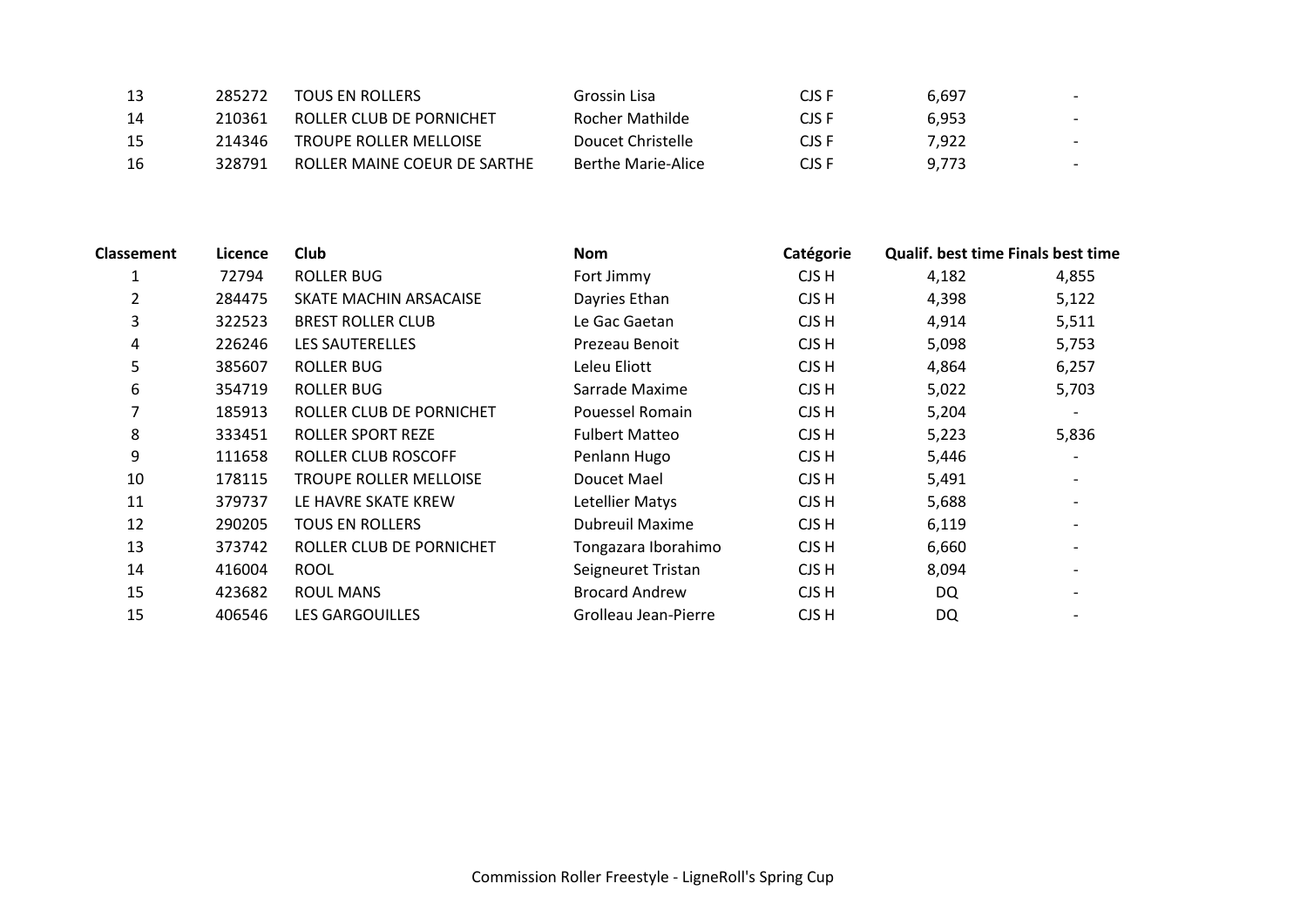

**Résultats LigneRoll's Spring Cup - St Gilles Croix de Vie - 4 et 5 mai - Hauteur pure**

| <b>Classement</b> | Licence | <b>Club</b>                   | <b>Nom</b>              | Catégorie | <b>Meilleur saut</b> |
|-------------------|---------|-------------------------------|-------------------------|-----------|----------------------|
| 1                 | 341219  | <b>ROLLER BUG</b>             | Miletto Aude            | Poussine  | 87                   |
| 2                 | 412723  | <b>TOUS EN ROLLERS</b>        | <b>Feneux Clarisse</b>  | Poussine  | 85                   |
| 3                 | 333055  | <b>TOUS EN ROLLERS</b>        | Campeas Nina            | Poussine  | 80                   |
| 4                 | 335021  | <b>BREST ROLLER CLUB</b>      | <b>Rohel Axell</b>      | Poussine  | 80                   |
| 5                 | 412716  | <b>TOUS EN ROLLERS</b>        | <b>Champion Melissa</b> | Poussine  | 75                   |
| 6                 | 400461  | OJSS.                         | Alami Lina              | Poussine  | 70                   |
| 7                 | 404846  | ROLLER MAINE COEUR DE SARTHE  | Desnoes Cyrielle        | Poussine  | 70                   |
| 8                 | 342885  | <b>DRAGON RIDERS</b>          | Sabourin Manon          | Poussine  | 70                   |
| 9                 | 401901  | LE HAVRE SKATE KREW           | Carpentier Lilou        | Poussine  | 65                   |
| 10                | 301279  | ROLLER CLUB ROSCOFF           | Jezequel Clara          | Poussine  | 65                   |
| 11                | 428493  | <b>TROUPE ROLLER MELLOISE</b> | Marsault Julie          | Poussine  | 60                   |
| 12                | 414799  | <b>TROUPE ROLLER MELLOISE</b> | <b>Martin Oceane</b>    | Poussine  | 60                   |
| 13                | 393585  | <b>TROUPE ROLLER MELLOISE</b> | Chantecaille Clea       | Poussine  | 50                   |
| 14                | 320729  | ROLLER CLUB ROSCOFF           | Jezequel Oceane         | Poussine  | 40                   |
|                   |         |                               |                         |           |                      |

| <b>Classement</b> | Licence | Club                   | <b>Nom</b>      | Catégorie | <b>Meilleur saut</b> |
|-------------------|---------|------------------------|-----------------|-----------|----------------------|
|                   | 281913  | ROLLER CLUB ROSCOFF    | Creff Manao     | Poussin   | 87                   |
|                   | 387878  | <b>TOUS EN ROLLERS</b> | Viaud Antonin   | Poussin   | 87                   |
|                   | 343160  | <b>TOUS EN ROLLERS</b> | Jugieau Bastien | Poussin   | 80                   |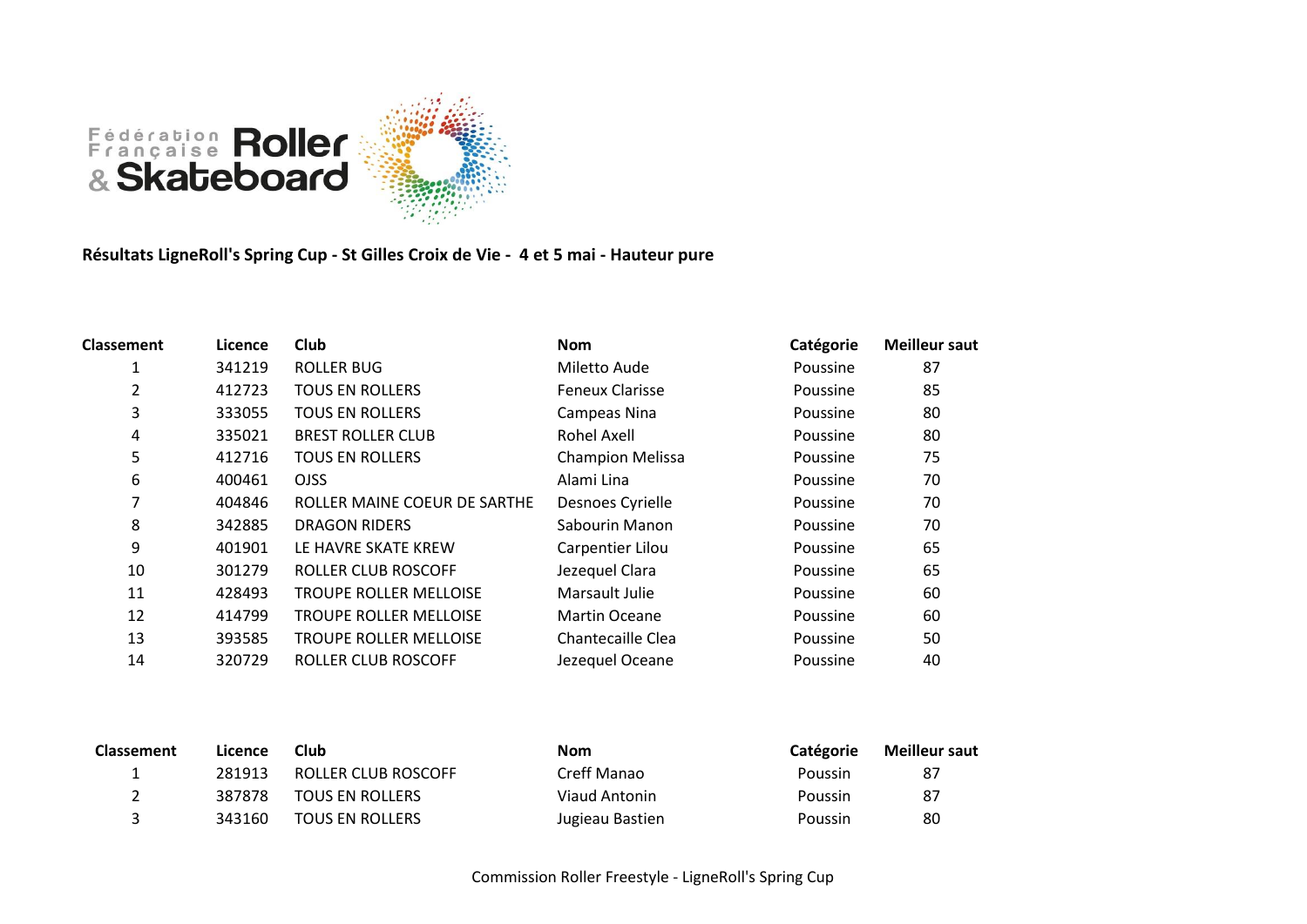| 4  | 325901 | ATP 79 THOUARS                | <b>Champigny Yanis</b>     | Poussin | 75 |
|----|--------|-------------------------------|----------------------------|---------|----|
| 5  | 343154 | <b>TOUS EN ROLLERS</b>        | <b>Bordet-Vicente Enzo</b> | Poussin | 70 |
| 6  | 390240 | <b>CHARTRES ROLLER</b>        | Vicq Adonis                | Poussin | 60 |
| 6  | 376892 | <b>TROUPE ROLLER MELLOISE</b> | Aime Nino                  | Poussin | 60 |
| -6 | 393064 | TROUPE ROLLER MELLOISE        | Patureau Mathis            | Poussin | 60 |
| 9  | 443804 | <b>TROUPE ROLLER MELLOISE</b> | <b>Martin Nathan</b>       | Poussin | 50 |
| 9  | 447495 | <b>TROUPE ROLLER MELLOISE</b> | Thoreux Kellian            | Poussin | 50 |

| Classement | Licence | Club                          | <b>Nom</b>              | Catégorie | <b>Meilleur saut</b> |
|------------|---------|-------------------------------|-------------------------|-----------|----------------------|
|            | 412721  | <b>TOUS EN ROLLERS</b>        | Feneux Lisa             | Benjamine | 107                  |
| 2          | 334984  | <b>TOUS EN ROLLERS</b>        | Faria Edwina            | Benjamine | 105                  |
| 3          | 334399  | <b>OJSS</b>                   | Corroyer Melina         | Benjamine | 90                   |
| 4          | 329591  | <b>TOUS EN ROLLERS</b>        | Roux Angelina           | Benjamine | 90                   |
| 5          | 417161  | <b>TOUS EN ROLLERS</b>        | Junay Meline            | Benjamine | 85                   |
| 6          | 307122  | ROLLER CLUB TOULOUSAIN        | Simon Anaelle           | Benjamine | 80                   |
| 7          | 403684  | ROLLER MAINE COEUR DE SARTHE  | Girard Sarah            | Benjamine | 80                   |
| 8          | 429683  | ROLLER MAINE COEUR DE SARTHE  | <b>Portier Camille</b>  | Benjamine | 75                   |
| 9          | 390815  | <b>TROUPE ROLLER MELLOISE</b> | Rouleau Emmy            | Benjamine | 75                   |
| 10         | 280659  | ROLLER CLUB ROSCOFF           | Le Duc Laure            | Benjamine | 70                   |
| 11         | 376889  | <b>TROUPE ROLLER MELLOISE</b> | Aime Lola               | Benjamine | 60                   |
| 11         | 377765  | LE HAVRE SKATE KREW           | Fouache-Letellier Lilou | Benjamine | 60                   |

| <b>Classement</b> | Licence | Club                                              | <b>Nom</b>           | Catégorie | <b>Meilleur saut</b> |
|-------------------|---------|---------------------------------------------------|----------------------|-----------|----------------------|
|                   | 445626  | <b>LES SAUTERELLES</b>                            | Poort Nocquet Noé    | Benjamin  | 105                  |
|                   | 234024  | ROLLER CLUB ROSCOFF                               | <b>Grall Maxence</b> | Benjamin  | 105                  |
| 3                 | 304972  | ROLLING SK8 CLUB BIEVILLE BEUVILLE Bataille Timeo |                      | Benjamin  | 100                  |
| 4                 | 383007  | <b>TOUS EN ROLLERS</b>                            | Viaud Julien         | Benjamin  | 100                  |
|                   | 320829  | ROLLER BUG                                        | Coupeaud Julien      | Benjamin  | 90                   |
| 6                 | 390595  | ROLLER BUG                                        | Turmo Robin          | Benjamin  | 90                   |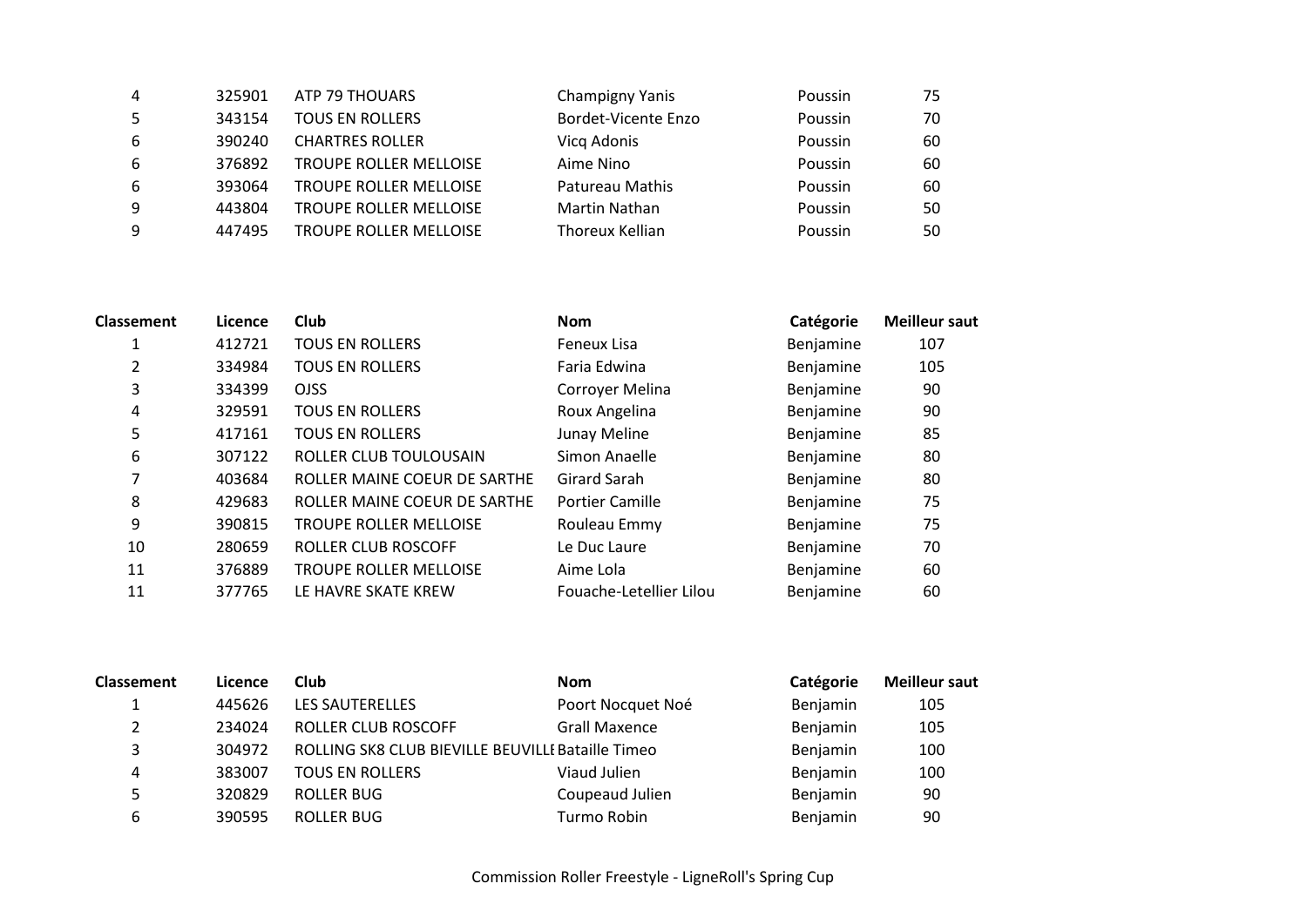|    | 357833 | <b>TOUS EN ROLLERS</b>        | Auger Theo            | Benjamin | 90 |
|----|--------|-------------------------------|-----------------------|----------|----|
| 8  | 293236 | ATP 79 THOUARS                | Charbonneau Cyprien   | Benjamin | 90 |
| 9  | 379736 | LE HAVRE SKATE KREW           | Wanstok Oren          | Benjamin | 80 |
| 9  | 420479 | <b>TOUS EN ROLLERS</b>        | Dubois Nolan          | Benjamin | 80 |
| 9  | 399780 | <b>TROUPE ROLLER MELLOISE</b> | Thomazeau Lucas       | Benjamin | 80 |
| 9  | 365290 | <b>TROUPE ROLLER MELLOISE</b> | Jacq Sonam            | Benjamin | 80 |
| 9  | 393903 | <b>ROLLER CLUB ROSCOFF</b>    | Mocaer Swann          | Benjamin | 80 |
| 14 | 290212 | <b>ATP 79 THOUARS</b>         | <b>Riveault Lucas</b> | Benjamin |    |

| <b>Classement</b> | Licence | Club                         | <b>Nom</b>                 | Catégorie | <b>Meilleur saut</b> |
|-------------------|---------|------------------------------|----------------------------|-----------|----------------------|
|                   | 334998  | <b>TOUS EN ROLLERS</b>       | Faria Ornella              | Minime F  | 92                   |
| 2                 | 352418  | LE HAVRE SKATE KREW          | Hauchecorne Coline         | Minime F  | 90                   |
| 3                 | 310776  | <b>LES SAUTERELLES</b>       | Bescond Lou                | Minime F  | 90                   |
| 4                 | 347677  | ROLLER CLUB ROSCOFF          | Quillevere Celia           | Minime F  | 80                   |
| 5                 | 334423  | LE HAVRE SKATE KREW          | Mazouz Kalyssa             | Minime F  | 80                   |
| 6                 | 281764  | ROLLER MAINE COEUR DE SARTHE | Jeandel Maeve              | Minime F  | 80                   |
|                   | 342104  | <b>CHARTRES ROLLER</b>       | Khenissi Myriam            | Minime F  | 70                   |
|                   | 333058  | <b>TOUS EN ROLLERS</b>       | <b>Bordet-Vicente Mary</b> | Minime F  | 70                   |

| <b>Classement</b> | Licence | Club                                                  | <b>Nom</b>             | Catégorie | <b>Meilleur saut</b> |
|-------------------|---------|-------------------------------------------------------|------------------------|-----------|----------------------|
|                   | 368835  | <b>TROUPE ROLLER MELLOISE</b>                         | Jacq Tinle             | Minime H  | 124                  |
| 2                 | 330224  | ROLLER BUG                                            | <b>Coupeaud Maxime</b> | Minime H  | 122                  |
| 3                 | 354816  | LE HAVRE SKATE KREW                                   | Renault Louis          | Minime H  | 122                  |
| 4                 | 383353  | ROLLING SK8 CLUB BIEVILLE BEUVILLE Francois Alexandre |                        | Minime H  | 115                  |
| 5                 | 218538  | ROLLER BUG                                            | <b>Metayer Antoine</b> | Minime H  | 110                  |
| 6                 | 329592  | <b>TOUS EN ROLLERS</b>                                | Jugieau Thibault       | Minime H  | 110                  |
| 7                 | 304366  | <b>TOUS EN ROLLERS</b>                                | Rabillard Joris        | Minime H  | 105                  |
| 8                 | 289172  | ROLLER MAINE COEUR DE SARTHE                          | Haon Maxime            | Minime H  | 100                  |
| 9                 | 279615  | PATIN CLUB PLABENNECOIS                               | Nisse Lydian           | Minime H  | 90                   |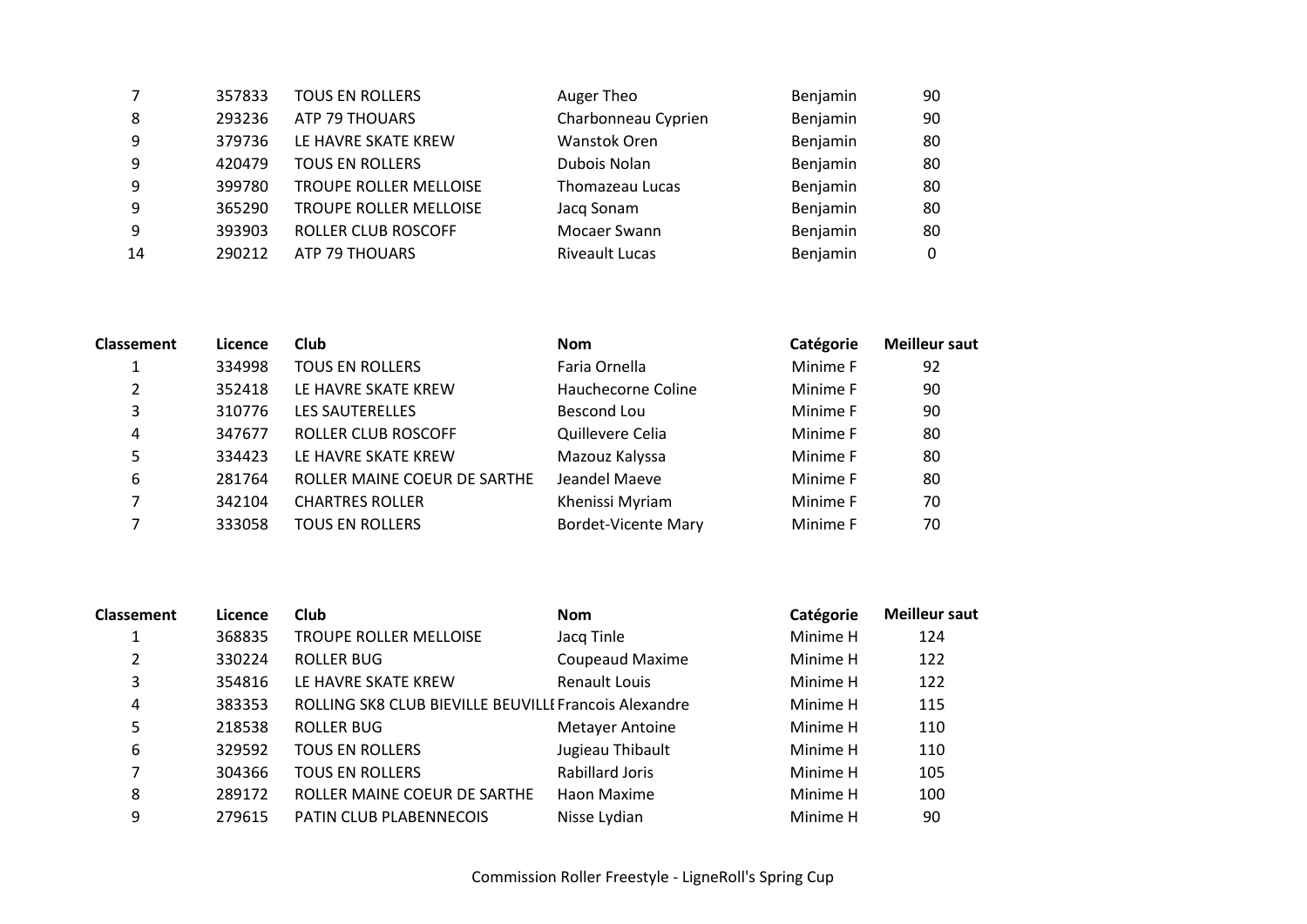|    | 218154 ROLLER BUG      | Laleve Damien    | Minime H | 90 |
|----|------------------------|------------------|----------|----|
| 11 | 388253 LES SAUTERELLES | Fernandes Kylian | Minime H | 80 |

| <b>Classement</b> | Licence | Club                     | <b>Nom</b>             | Catégorie | <b>Meilleur saut</b> |
|-------------------|---------|--------------------------|------------------------|-----------|----------------------|
|                   | 373742  | ROLLER CLUB DE PORNICHET | Tongazara Iborahimo    | Cadet     | 117                  |
| 2                 | 232187  | ROLLER CLUB DE PORNICHET | Van Hamme Titouan      | Cadet     | 115                  |
| 3                 | 208372  | ROLLER DE RIEN           | Saux Ethan             | Cadet     | 115                  |
| 4                 | 379737  | LE HAVRE SKATE KREW      | Letellier Matys        | Cadet     | 100                  |
| 5                 | 345204  | <b>CHARTRES ROLLER</b>   | Pouliquen Nicolas      | Cadet     | 90                   |
| 5                 | 416004  | <b>ROOL</b>              | Seigneuret Tristan     | Cadet     | 90                   |
| 5                 | 341574  | <b>OJSS</b>              | Jegou Clement          | Cadet     | 90                   |
| 5                 | 344114  | <b>TOUS EN ROLLERS</b>   | Auger Kiliane          | Cadet     | 90                   |
| 9                 | 441255  | <b>CHARTRES ROLLER</b>   | <b>Desrues Quentin</b> | Cadet     | 90                   |

| <b>Classement</b> | Licence | Club                         | <b>Nom</b>                | Catégorie | <b>Meilleur saut</b> |
|-------------------|---------|------------------------------|---------------------------|-----------|----------------------|
|                   | 285275  | <b>TOUS EN ROLLERS</b>       | Simon Emmy                | CJS F     | 100                  |
| 2                 | 392823  | <b>TOUS EN ROLLERS</b>       | Petitgas Clara            | CJS F     | 95                   |
| 3                 | 280662  | ROLLER CLUB ROSCOFF          | Gourvenec Naomi           | CJS F     | 95                   |
| 4                 | 307060  | <b>TOUS EN ROLLERS</b>       | Baty Elea                 | CJS F     | 95                   |
| 5                 | 271872  | SKATE MACHIN ARSACAISE       | Lopes Christina           | CJS F     | 95                   |
| 6                 | 285272  | <b>TOUS EN ROLLERS</b>       | Grossin Lisa              | CJS F     | 90                   |
| 7                 | 352450  | LE HAVRE SKATE KREW          | <b>Trains Emilie</b>      | CJS F     | 80                   |
| 7                 | 209584  | ROLLER CLUB ROSCOFF          | Cardinal Julia            | CJS F     | 80                   |
| 8                 | 210361  | ROLLER CLUB DE PORNICHET     | Rocher Mathilde           | CJS F     | 80                   |
| 8                 | 299891  | <b>BREST ROLLER CLUB</b>     | Hernandez Laurine         | CJS F     | 80                   |
| 10                | 328791  | ROLLER MAINE COEUR DE SARTHE | <b>Berthe Marie-Alice</b> | CJS F     | 80                   |
| 10                | 221505  | <b>MIRZA ROLLER CLUB</b>     | Machado Lucia             | CJS F     | 80                   |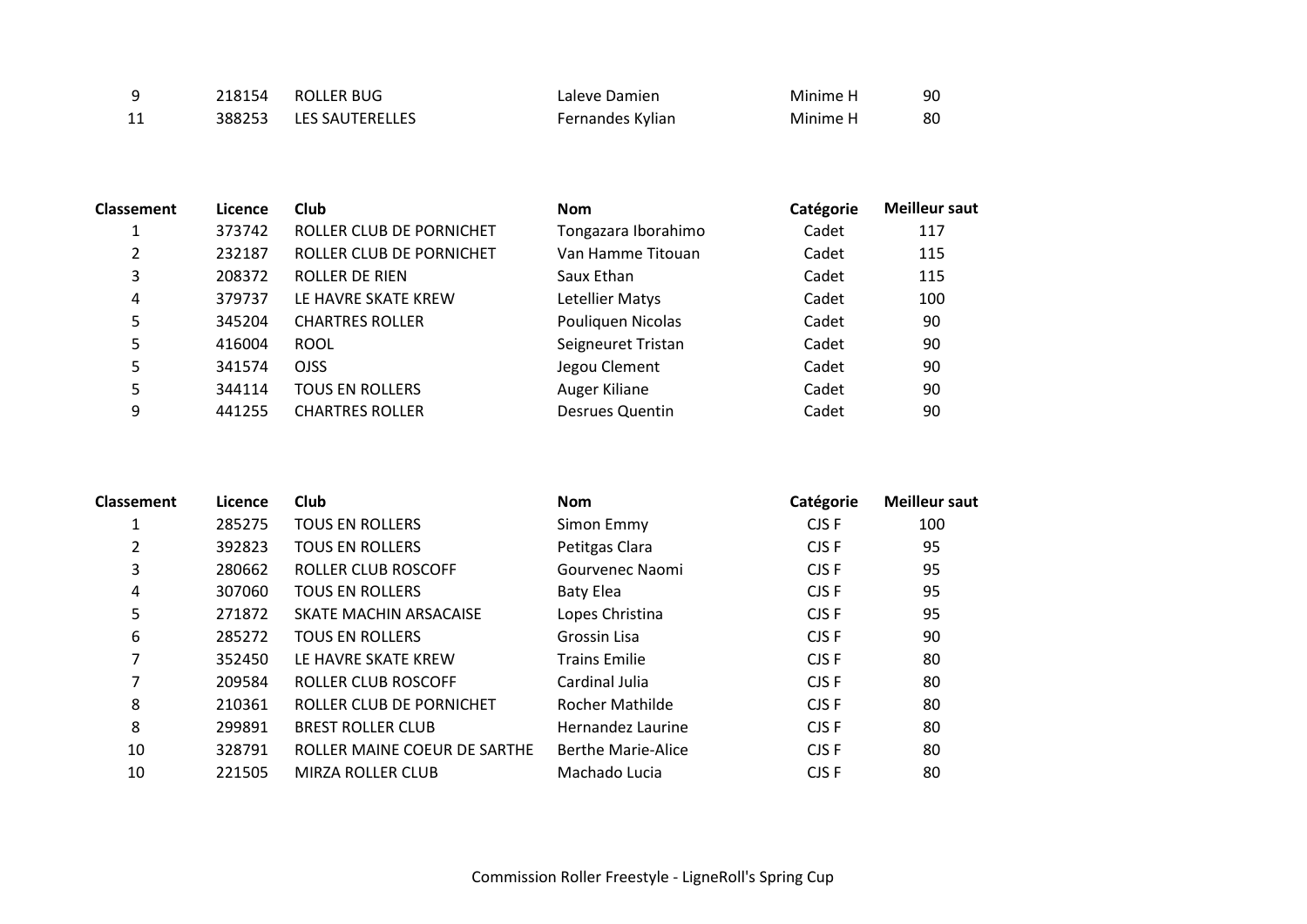| <b>Classement</b> | Licence | Club                          | <b>Nom</b>             | Catégorie | <b>Meilleur saut</b> |
|-------------------|---------|-------------------------------|------------------------|-----------|----------------------|
| 1                 | 423682  | <b>ROUL MANS</b>              | <b>Brocard Andrew</b>  | JS H      | 135                  |
| $\overline{2}$    | 111658  | ROLLER CLUB ROSCOFF           | Penlann Hugo           | JS H      | 130                  |
| 3                 | 185913  | ROLLER CLUB DE PORNICHET      | Pouessel Romain        | JS H      | 120                  |
| 4                 | 290205  | <b>TOUS EN ROLLERS</b>        | <b>Dubreuil Maxime</b> | JS H      | 120                  |
| 5                 | 178115  | <b>TROUPE ROLLER MELLOISE</b> | Doucet Mael            | JS H      | 120                  |
| 6                 | 325904  | ATP 79 THOUARS                | Andre Theo             | JS H      | 115                  |
| 7                 | 333451  | <b>ROLLER SPORT REZE</b>      | <b>Fulbert Matteo</b>  | JS H      | 110                  |
| 8                 | 194167  | <b>CHARTRES ROLLER</b>        | <b>Hulot Damien</b>    | JS H      | 100                  |
| 9                 | 258146  | <b>LES SAUTERELLES</b>        | Lheureux Antoine       | JS H      | 100                  |
| 10                | 406546  | <b>LES GARGOUILLES</b>        | Grolleau Jean-Pierre   | JS H      | 100                  |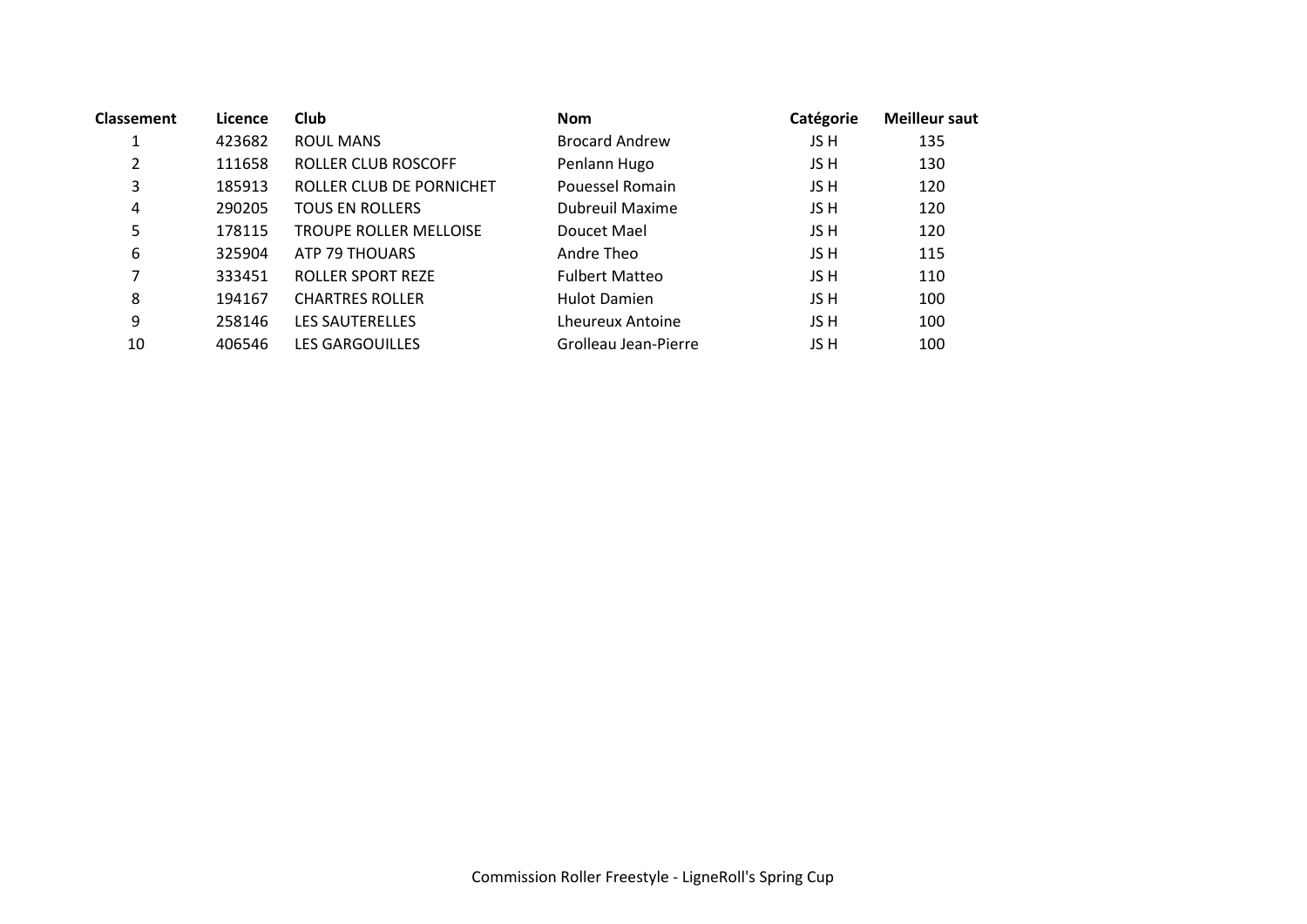

**Résultats LigneRoll's Spring Cup - St Gilles Croix de Vie - 4 et 5 mai - Skatecross**

| <b>Classement</b> | Licence | <b>Club</b>                   | <b>Nom</b>                    | Catégorie      |
|-------------------|---------|-------------------------------|-------------------------------|----------------|
| 1                 | 342885  | <b>DRAGON RIDERS</b>          | Sabourin Manon                | Mini Poussin/e |
| 2                 | 403402  | <b>TOUS EN ROLLERS</b>        | <b>Grenon-Granger Celeste</b> | Mini Poussin/e |
| 3                 | 443804  | <b>TROUPE ROLLER MELLOISE</b> | <b>Martin Nathan</b>          | Mini Poussin/e |
| 4                 | 320729  | ROLLER CLUB ROSCOFF           | Jezequel Oceane               | Mini Poussin/e |
| 5                 | 398515  | <b>TOUS EN ROLLERS</b>        | Chevillon Luis                | Mini Poussin/e |
| 6                 | 400655  | <b>TOUS EN ROLLERS</b>        | Guihal Noam                   | Mini Poussin/e |
| 7                 | 447999  | <b>ROLLER CLUB NIORTAIS</b>   | Seigneuret Roxane             | Mini Poussin/e |
| 8                 | 397571  | <b>TROUPE ROLLER MELLOISE</b> | Diez Nunez Noa                | Mini Poussin/e |
| 9                 | 414805  | <b>TROUPE ROLLER MELLOISE</b> | Diez Nunez Leo                | Mini Poussin/e |

| <b>Classement</b> | Licence | Club                          | <b>Nom</b>              | Catégorie |
|-------------------|---------|-------------------------------|-------------------------|-----------|
|                   | 341219  | <b>ROLLER BUG</b>             | Miletto Aude            | Poussine  |
| 2                 | 333055  | <b>TOUS EN ROLLERS</b>        | Campeas Nina            | Poussine  |
| 3                 | 335021  | <b>BREST ROLLER CLUB</b>      | <b>Rohel Axell</b>      | Poussine  |
| 4                 | 401901  | LE HAVRE SKATE KREW           | Carpentier Lilou        | Poussine  |
| 5                 | 412716  | <b>TOUS EN ROLLERS</b>        | <b>Champion Melissa</b> | Poussine  |
| 6                 | 400461  | <b>OJSS</b>                   | Alami Lina              | Poussine  |
| 7                 | 428493  | <b>TROUPE ROLLER MELLOISE</b> | Marsault Julie          | Poussine  |
| 8                 | 279520  | ROLLER CLUB ROSCOFF           | Arzur Sybille           | Poussine  |
|                   |         |                               |                         |           |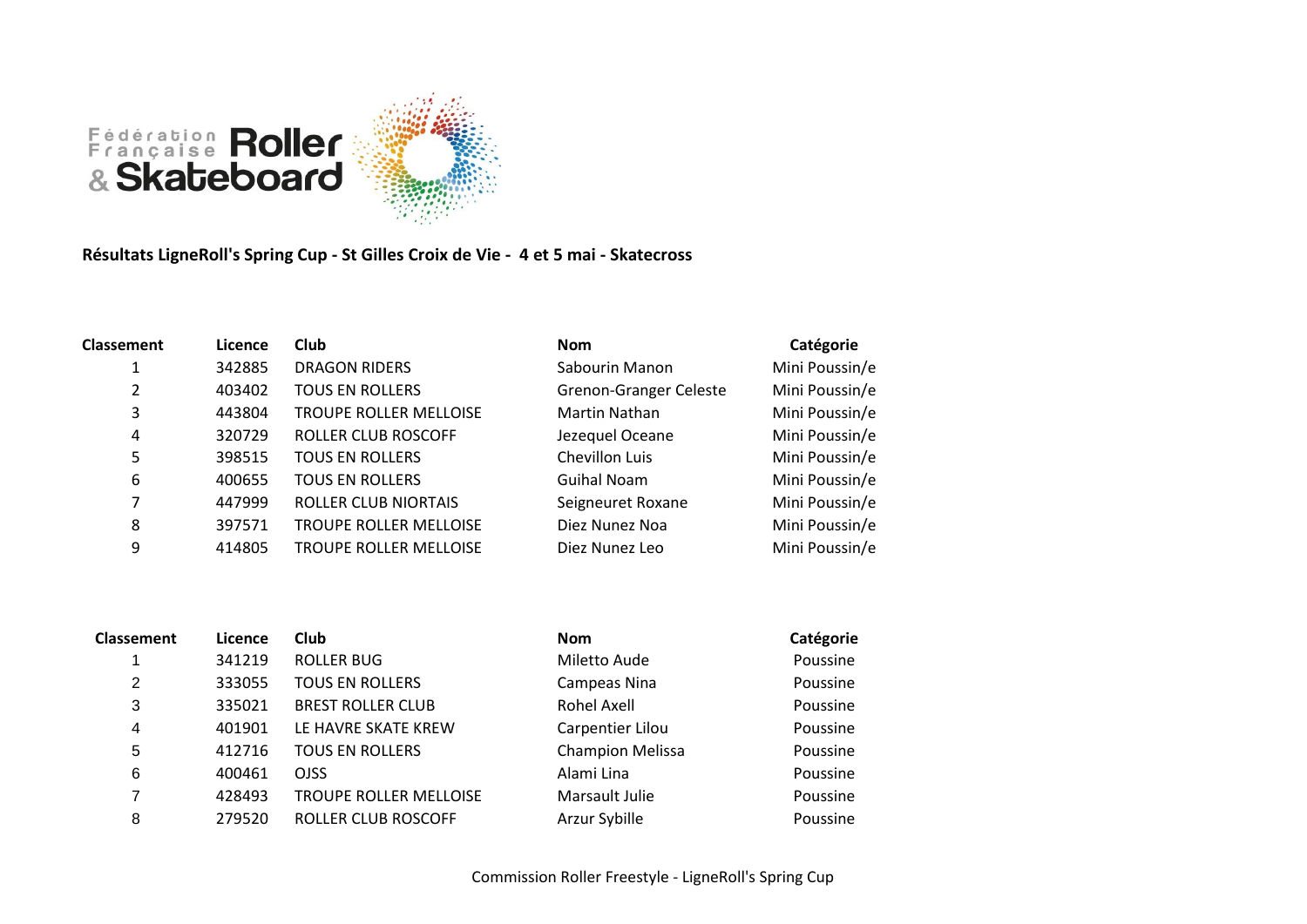| - 9 | 301279 | ROLLER CLUB ROSCOFF           | Jezeguel Clara    | Poussine |
|-----|--------|-------------------------------|-------------------|----------|
| -10 | 404846 | ROLLER MAINE COEUR DE SARTHE  | Desnoes Cyrielle  | Poussine |
| 11  | 414799 | <b>TROUPE ROLLER MELLOISE</b> | Martin Oceane     | Poussine |
| -12 | 393585 | <b>TROUPE ROLLER MELLOISE</b> | Chantecaille Clea | Poussine |

| <b>Classement</b> | Licence | <b>Club</b>                   | <b>Nom</b>             | Catégorie |
|-------------------|---------|-------------------------------|------------------------|-----------|
|                   | 281913  | ROLLER CLUB ROSCOFF           | Creff Manao            | Poussin   |
| 2                 | 343160  | <b>TOUS EN ROLLERS</b>        | Jugieau Bastien        | Poussin   |
| 3                 | 390240  | <b>CHARTRES ROLLER</b>        | Vicq Adonis            | Poussin   |
| 4                 | 325901  | ATP 79 THOUARS                | <b>Champigny Yanis</b> | Poussin   |
| 5                 | 393064  | <b>TROUPE ROLLER MELLOISE</b> | Patureau Mathis        | Poussin   |
| 6                 | 343154  | <b>TOUS EN ROLLERS</b>        | Bordet-Vicente Enzo    | Poussin   |
| 7                 | 319539  | <b>BREST ROLLER CLUB</b>      | <b>Roudaut Titouan</b> | Poussin   |
| 8                 | 387878  | <b>TOUS EN ROLLERS</b>        | Viaud Antonin          | Poussin   |
| 9                 | 376892  | <b>TROUPE ROLLER MELLOISE</b> | Aime Nino              | Poussin   |
| 10                | 328507  | <b>TOUS EN ROLLERS</b>        | <b>Bouffard Jules</b>  | Poussin   |
| 11                | 393071  | <b>TROUPE ROLLER MELLOISE</b> | Patureau Noe           | Poussin   |
| 12                | 447495  | <b>TROUPE ROLLER MELLOISE</b> | Thoreux Kellian        | Poussin   |

| <b>Classement</b> | Licence | Club                   | <b>Nom</b>              | Catégorie |
|-------------------|---------|------------------------|-------------------------|-----------|
| 1                 | 334399  | <b>OJSS</b>            | Corroyer Melina         | Benjamine |
| 2                 | 280659  | ROLLER CLUB ROSCOFF    | Le Duc Laure            | Benjamine |
| 3                 | 329591  | <b>TOUS EN ROLLERS</b> | Roux Angelina           | Benjamine |
| 4                 | 417161  | <b>TOUS EN ROLLERS</b> | Junay Meline            | Benjamine |
| 5                 | 377765  | LE HAVRE SKATE KREW    | Fouache-Letellier Lilou | Benjamine |
| 6                 | 307122  | ROLLER CLUB TOULOUSAIN | Simon Anaelle           | Benjamine |
| 7                 | 376889  | TROUPE ROLLER MELLOISE | Aime Lola               | Benjamine |
| 8                 | 334984  | <b>TOUS EN ROLLERS</b> | Faria Edwina            | Benjamine |
| 9                 | 390815  | TROUPE ROLLER MELLOISE | Rouleau Emmy            | Benjamine |
| 10                | 392828  | <b>TOUS EN ROLLERS</b> | Petitgas Lou-Anne       | Benjamine |

| <b>Nom</b>              | Catégorie |
|-------------------------|-----------|
| Corroyer Melina         | Benjamine |
| Le Duc Laure            | Benjamine |
| Roux Angelina           | Benjamine |
| Junay Meline            | Benjamine |
| Fouache-Letellier Lilou | Benjamine |
| Simon Anaelle           | Benjamine |
| Aime Lola               | Benjamine |
| Faria Edwina            | Benjamine |
| Rouleau Emmy            | Benjamine |
| Petitgas Lou-Anne       | Benjamine |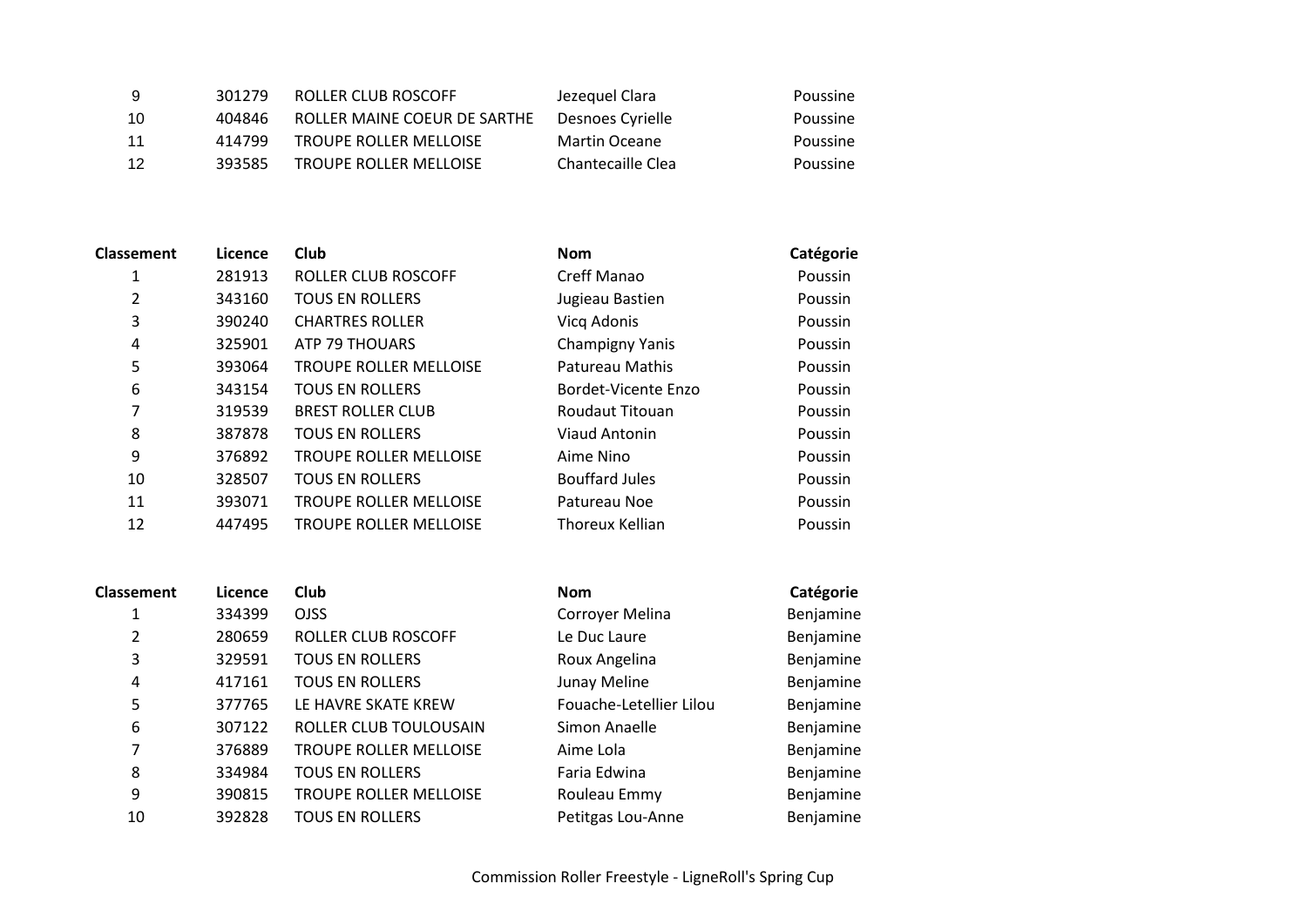| -11 | 403684 | ROLLER MAINE COEUR DE SARTHE                 | Girard Sarah          | Benjamine |
|-----|--------|----------------------------------------------|-----------------------|-----------|
| -12 | 429683 | ROLLER MAINE COEUR DE SARTHE Portier Camille |                       | Benjamine |
| -13 | 329277 | <b>TROUPE ROLLER MELLOISE</b>                | <b>Assailly Eryne</b> | Benjamine |

| <b>Classement</b> | Licence | Club                                              | <b>Nom</b>             | Catégorie |
|-------------------|---------|---------------------------------------------------|------------------------|-----------|
| $\mathbf{1}$      | 234024  | <b>ROLLER CLUB ROSCOFF</b>                        | <b>Grall Maxence</b>   | Benjamin  |
| $\overline{2}$    | 357833  | <b>TOUS EN ROLLERS</b>                            | Auger Theo             | Benjamin  |
| 3                 | 393903  | <b>ROLLER CLUB ROSCOFF</b>                        | Mocaer Swann           | Benjamin  |
| 4                 | 304972  | ROLLING SK8 CLUB BIEVILLE BEUVILLE Bataille Timeo |                        | Benjamin  |
| 5                 | 390595  | <b>ROLLER BUG</b>                                 | Turmo Robin            | Benjamin  |
| 6                 | 293236  | ATP 79 THOUARS                                    | Charbonneau Cyprien    | Benjamin  |
| 7                 | 369354  | <b>ROLLER BUG</b>                                 | Doussin Matheo         | Benjamin  |
| 8                 | 320829  | <b>ROLLER BUG</b>                                 | Coupeaud Julien        | Benjamin  |
| 9                 | 307757  | <b>DRAGON RIDERS</b>                              | Sabourin Maxime        | Benjamin  |
| 9                 | 379662  | <b>ROLLER BUG</b>                                 | Gouineaud Loury Arthur | Benjamin  |
| 9                 | 420479  | <b>TOUS EN ROLLERS</b>                            | Dubois Nolan           | Benjamin  |
| 9                 | 379736  | LE HAVRE SKATE KREW                               | Wanstok Oren           | Benjamin  |
| 13                | 445626  | <b>LES SAUTERELLES</b>                            | Poort Nocquet Noé      | Benjamin  |
| 13                | 392874  | <b>TOUS EN ROLLERS</b>                            | Chaigne Paul           | Benjamin  |
| 13                | 399780  | TROUPE ROLLER MELLOISE                            | Thomazeau Lucas        | Benjamin  |
| 13                | 365290  | TROUPE ROLLER MELLOISE                            | Jacq Sonam             | Benjamin  |
| 17                | 381329  | <b>SAM ROLLER SPORTS</b>                          | Calabrese Gabriele     | Benjamin  |
| 18                | 451530  | <b>TOUS EN ROLLERS</b>                            | Parois Timothé         | Benjamin  |
| 19                | 290212  | ATP 79 THOUARS                                    | <b>Riveault Lucas</b>  | Benjamin  |
| 20                | 315065  | <b>BREST ROLLER CLUB</b>                          | Roudaut Mael           | Benjamin  |
| 21                | 383007  | <b>TOUS EN ROLLERS</b>                            | Viaud Julien           | Benjamin  |
| 22                | 410395  | <b>TIGERS ROCHEFORT</b>                           | Costa Machado Lorenzo  | Benjamin  |
| 23                | 413657  | <b>ROLLER SPORT REZE</b>                          | <b>Bourhis Hector</b>  | Benjamin  |
| 24                | 401011  | <b>TIGERS ROCHEFORT</b>                           | Comparat Nathan        | Benjamin  |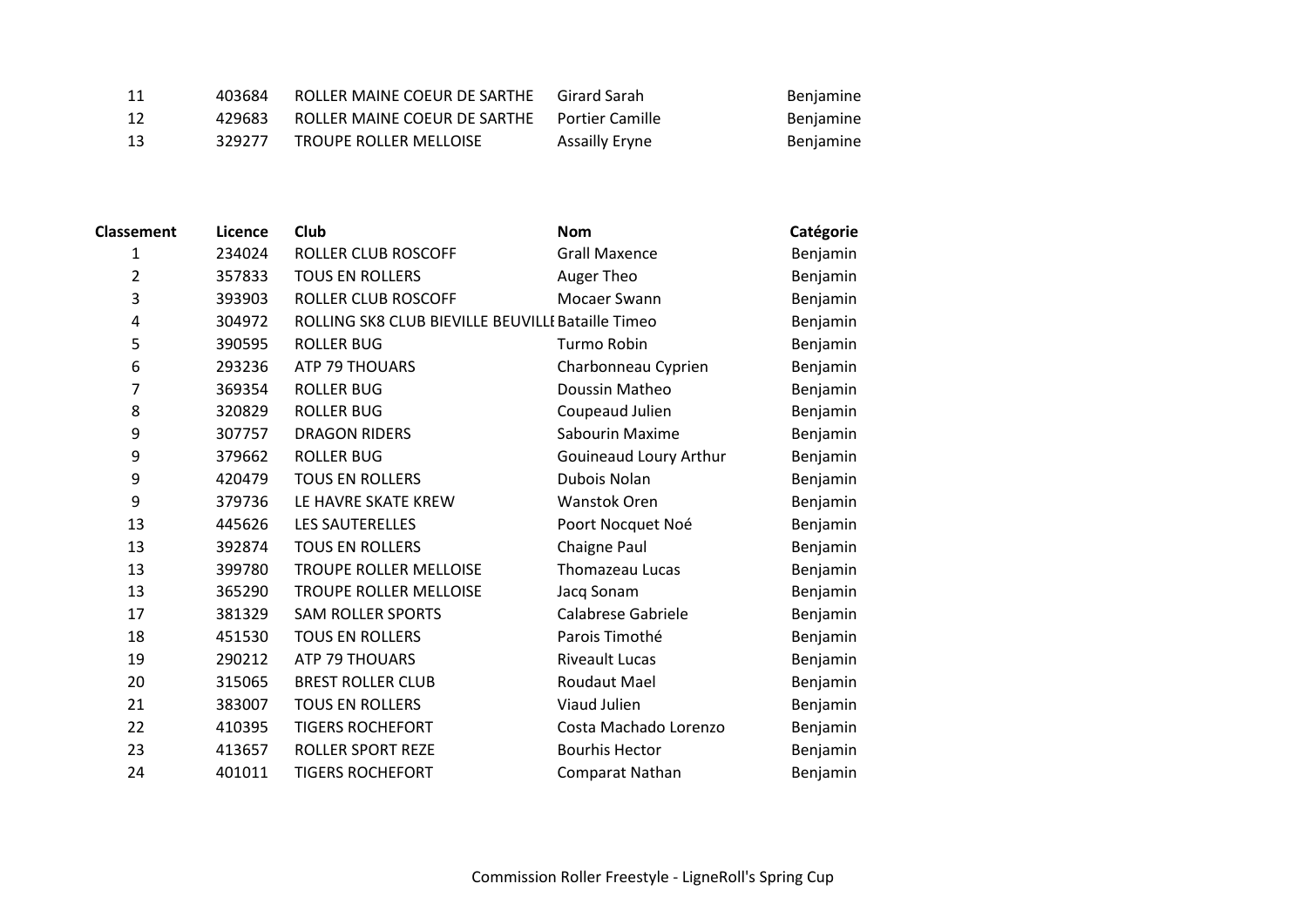| <b>Classement</b> | Licence | Club                           | <b>Nom</b>                 | Catégorie |
|-------------------|---------|--------------------------------|----------------------------|-----------|
| 1                 | 334998  | <b>TOUS EN ROLLERS</b>         | Faria Ornella              | Minime F  |
| 2                 | 352418  | LE HAVRE SKATE KREW            | Hauchecorne Coline         | Minime F  |
| 3                 | 311564  | SPORT URBAIN NAZAIRIEN RIDE    | Langevin Isaline           | Minime F  |
| $\overline{4}$    | 310776  | <b>LES SAUTERELLES</b>         | Bescond Lou                | Minime F  |
| 5                 | 342104  | <b>CHARTRES ROLLER</b>         | Khenissi Myriam            | Minime F  |
| 6                 | 334423  | LE HAVRE SKATE KREW            | Mazouz Kalyssa             | Minime F  |
| 7                 | 347677  | ROLLER CLUB ROSCOFF            | Quillevere Celia           | Minime F  |
| 8                 | 341221  | <b>ROLLER BUG</b>              | Darrigrand Lea             | Minime F  |
| 9                 | 266498  | ROLLER CLUB ROSCOFF            | Arzur Chimene              | Minime F  |
| 10                | 333058  | <b>TOUS EN ROLLERS</b>         | <b>Bordet-Vicente Mary</b> | Minime F  |
| 11                | 241368  | <b>PATIN CLUB PLABENNECOIS</b> | Rivoalen Klervi            | Minime F  |
| 12                | 410309  | <b>TOUS EN ROLLERS</b>         | Zilli Anais                | Minime F  |
| 13                | 299040  | PATIN CLUB PLABENNECOIS        | Ropars Annaig              | Minime F  |
| 14                | 378873  | ROLLER CLUB DE PORNICHET       | Bernela Julie              | Minime F  |
| 15                | 242733  | <b>PATIN CLUB PLABENNECOIS</b> | Appriou Floriane           | Minime F  |
| 16                | 281764  | ROLLER MAINE COEUR DE SARTHE   | Jeandel Maeve              | Minime F  |

| <b>Classement</b> | Licence | <b>Club</b>                                           | <b>Nom</b>             | Catégorie |
|-------------------|---------|-------------------------------------------------------|------------------------|-----------|
| 1                 | 304366  | <b>TOUS EN ROLLERS</b>                                | Rabillard Joris        | Minime H  |
| 2                 | 354816  | LE HAVRE SKATE KREW                                   | <b>Renault Louis</b>   | Minime H  |
| 3                 | 329592  | <b>TOUS EN ROLLERS</b>                                | Jugieau Thibault       | Minime H  |
| 4                 | 218154  | <b>ROLLER BUG</b>                                     | Laleve Damien          | Minime H  |
| 5                 | 383353  | ROLLING SK8 CLUB BIEVILLE BEUVILLE Francois Alexandre |                        | Minime H  |
| 6                 | 218538  | <b>ROLLER BUG</b>                                     | <b>Metayer Antoine</b> | Minime H  |
| 7                 | 330224  | <b>ROLLER BUG</b>                                     | <b>Coupeaud Maxime</b> | Minime H  |
| 8                 | 300924  | SKATE MACHIN ARSACAISE                                | <b>Morboeuf Mathys</b> | Minime H  |
| 9                 | 304756  | SKATE MACHIN ARSACAISE                                | Dayries Liam           | Minime H  |
| 9                 | 289172  | ROLLER MAINE COEUR DE SARTHE                          | Haon Maxime            | Minime H  |
| 9                 | 393008  | <b>ROLLER SPORT REZE</b>                              | Gouraud Jules          | Minime H  |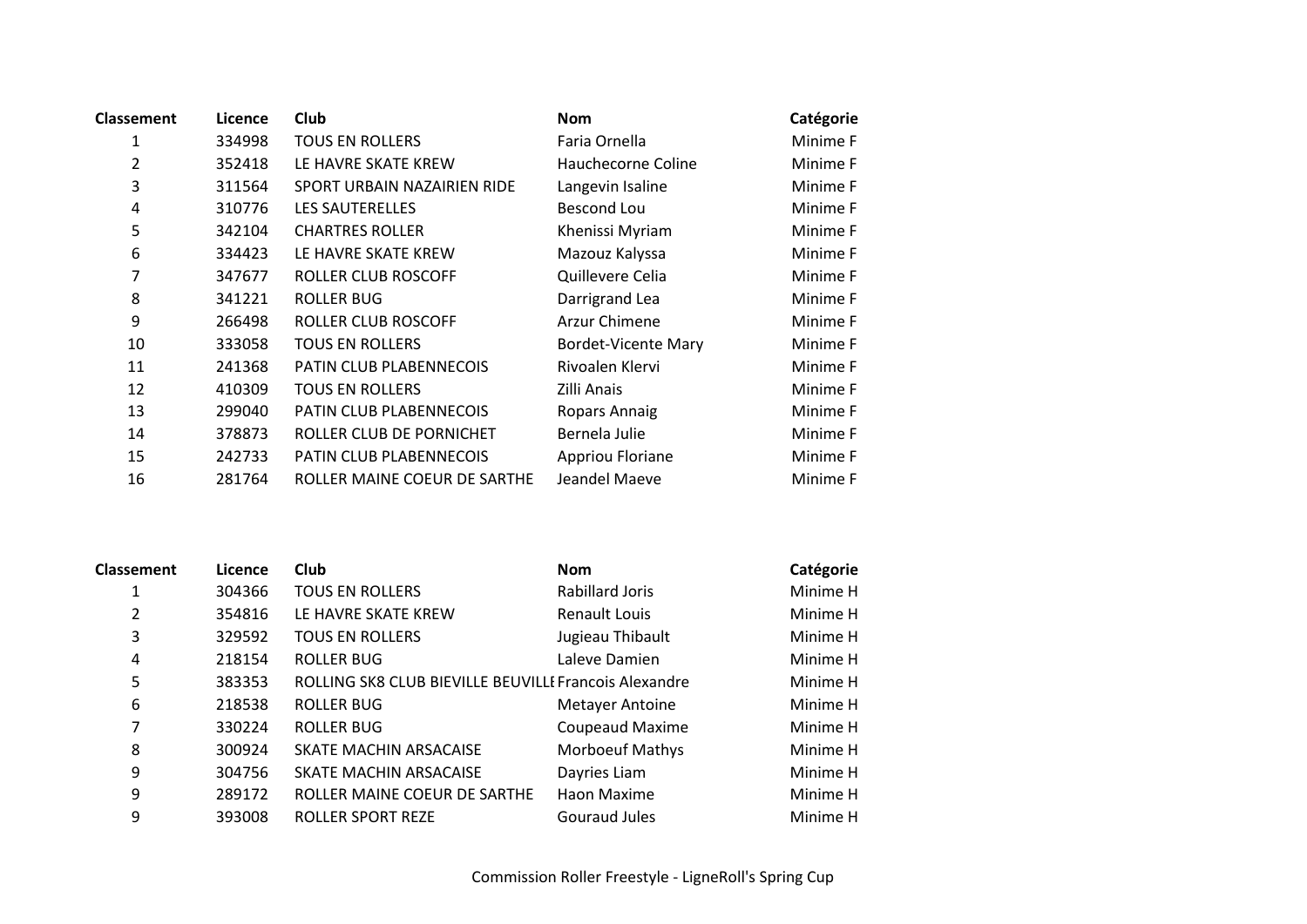| -9  | 301118 | SPORTING HOCKEY CLUB FONTENAY Bodard Timeo |                  | Minime H |
|-----|--------|--------------------------------------------|------------------|----------|
| 13  | 279615 | PATIN CLUB PLABENNECOIS                    | Nisse Lydian     | Minime H |
| -13 | 296365 | <b>ROLLER BUG</b>                          | Laprade Nicolas  | Minime H |
| -13 | 368835 | <b>TROUPE ROLLER MELLOISE</b>              | Jacq Tinle       | Minime H |
| -13 | 388253 | LES SAUTERELLES                            | Fernandes Kylian | Minime H |
| 17  | 330058 | <b>ROLLER SPORT REZE</b>                   | Ollivaux Mael    | Minime H |

| <b>Classement</b> | Licence | <b>Club</b>                              | <b>Nom</b>             | Catégorie |
|-------------------|---------|------------------------------------------|------------------------|-----------|
| 1                 | 315676  | SPORTING HOCKEY CLUB FONTENAY Bodard Tom |                        | Cadet     |
| 2                 | 284475  | SKATE MACHIN ARSACAISE                   | Dayries Ethan          | Cadet     |
| 3                 | 385607  | <b>ROLLER BUG</b>                        | Leleu Eliott           | Cadet     |
| 4                 | 373742  | ROLLER CLUB DE PORNICHET                 | Tongazara Iborahimo    | Cadet     |
| 5                 | 344114  | <b>TOUS EN ROLLERS</b>                   | Auger Kiliane          | Cadet     |
| 6                 | 208372  | R <sub>2</sub> R                         | Saux Ethan             | Cadet     |
| 7                 | 322523  | <b>BREST ROLLER CLUB</b>                 | Le Gac Gaetan          | Cadet     |
| 8                 | 232187  | ROLLER CLUB DE PORNICHET                 | Van Hamme Titouan      | Cadet     |
| 9                 | 379737  | LE HAVRE SKATE KREW                      | Letellier Matys        | Cadet     |
| 10                | 341574  | <b>OJSS</b>                              | Jegou Clement          | Cadet     |
| 11                | 354719  | <b>ROLLER BUG</b>                        | Sarrade Maxime         | Cadet     |
| 12                | 345204  | <b>CHARTRES ROLLER</b>                   | Pouliquen Nicolas      | Cadet     |
| 13                | 416004  | <b>ROOL</b>                              | Seigneuret Tristan     | Cadet     |
| 14                | 441255  | <b>CHARTRES ROLLER</b>                   | <b>Desrues Quentin</b> | Cadet     |
|                   |         |                                          |                        |           |

| <b>Classement</b> | Licence | <b>Club</b>            | <b>Nom</b>           | Catégorie |
|-------------------|---------|------------------------|----------------------|-----------|
|                   | 280662  | ROLLER CLUB ROSCOFF    | Gourvenec Naomi      | CJS F     |
|                   | 209584  | ROLLER CLUB ROSCOFF    | Cardinal Julia       | CJS F     |
| 3                 | 307060  | <b>TOUS EN ROLLERS</b> | Baty Elea            | CJS F     |
| 4                 | 271872  | SKATE MACHIN ARSACAISE | Lopes Christina      | CJS F     |
| 5.                | 352450  | LE HAVRE SKATE KREW    | <b>Trains Emilie</b> | CJS F     |